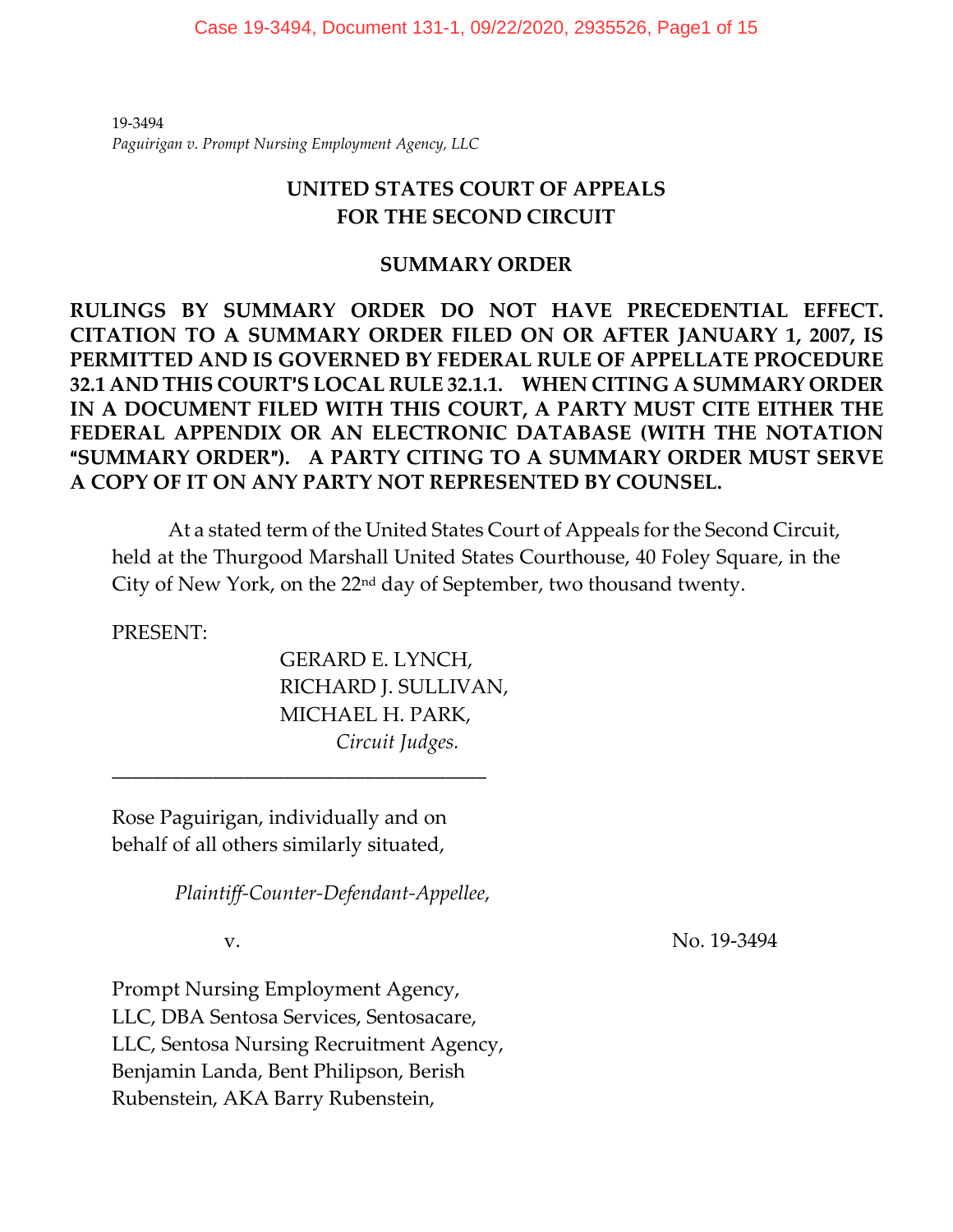Francis Luyun, Golden Gate Rehabilitation & Health Care Center LLC, Spring Creek Rehabilitation and Nursing Center,

*Defendants-Counter-Claimants-Appellants*.

\_\_\_\_\_\_\_\_\_\_\_\_\_\_\_\_\_\_\_\_\_\_\_\_\_\_\_\_\_\_\_\_\_\_\_\_\_

| For Appellants:                                                                              | JOSEPH ZELMANOVITZ, Stahl<br>$\&$<br>Zelmanovitz, New York, NY; Elliot<br>Hahn, on the brief, Hahn Eisenberger<br>PLLC, Brooklyn, NY. |
|----------------------------------------------------------------------------------------------|---------------------------------------------------------------------------------------------------------------------------------------|
| For Appellee:                                                                                | JOHN J.P. HOWLEY, The Howley Law<br>Firm P.C., New York, NY.                                                                          |
| For Amicus Curiae American<br>Association of International<br><b>Healthcare Recruitment:</b> | Tracy L. Cole, Baker & Hostetler LLP,<br>New York, NY; Caroline M. Landt,<br>Baker & Hostetler LLP, Orlando, FL.                      |

Appeal from the United States District Court for the Eastern District of New York (Nina Gershon, *Judge*).

**UPON DUE CONSIDERATION, IT IS HEREBY ORDERED, ADJUDGED, AND DECREED** that the district court's declaratory judgment and injunction orders are **AFFIRMED** and that the appeal is otherwise **DISMISSED**.

Defendants-Counter-Claimants-Appellants Prompt Nursing Employment Agency, LLC ("Prompt Nursing"), SentosaCare, LLC, Sentosa Nursing Recruitment Agency, Benjamin Landa, Bent Philipson, Berish Rubenstein, Francis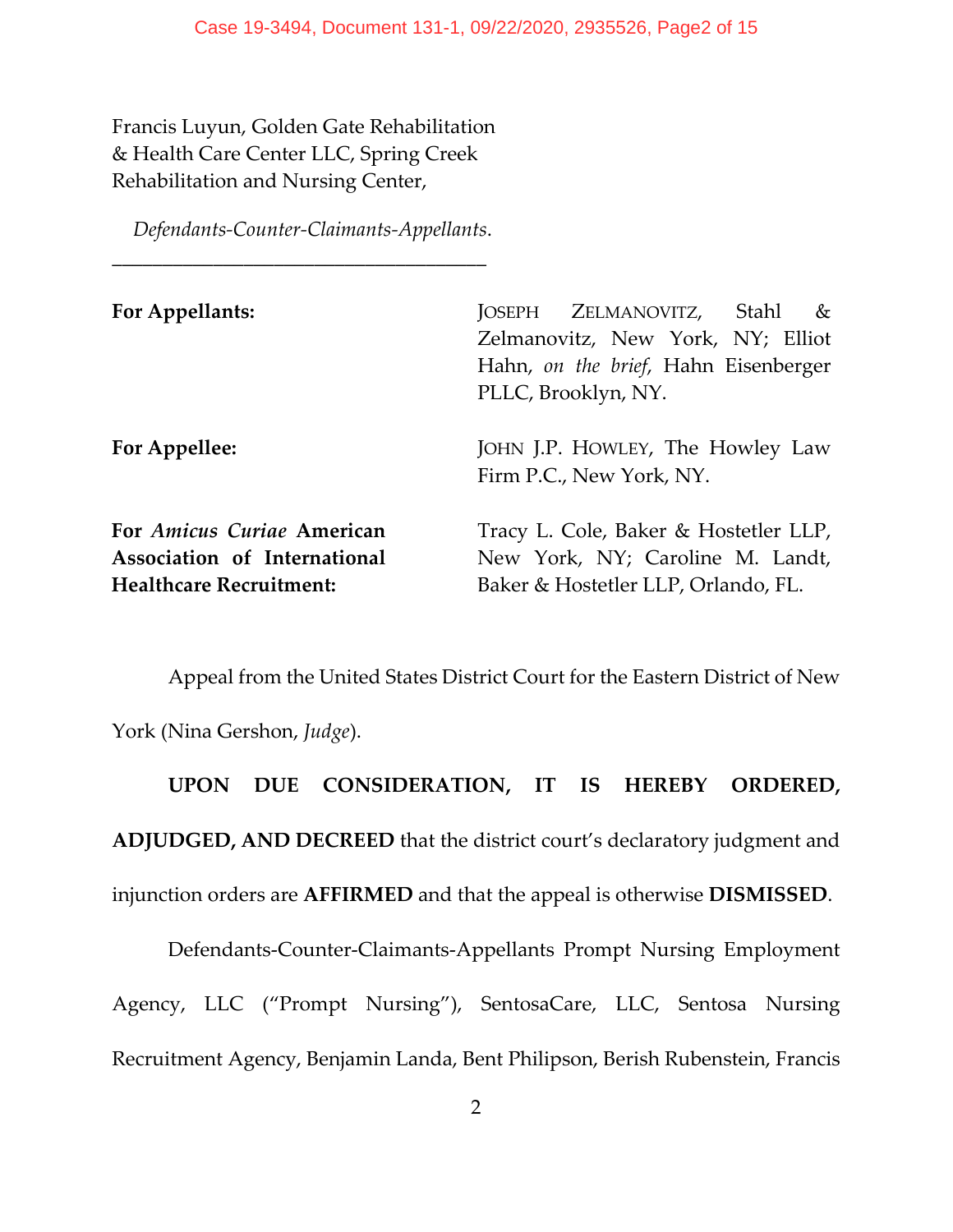Luyun, Golden Gate Rehabilitation & Health Care Center LLC ("Golden Gate"), and Spring Creek Rehabilitation and Nursing Center ("Spring Creek") (collectively, "Defendants") appeal a judgment of the district court (Gershon, *J.*), granting partial summary judgment in favor of the plaintiff class.

Defendants are a collection of companies (and their owners) that both recruit Filipino nurses to come to the United States and employ them in New Yorkbased nursing homes once they immigrate here. Plaintiff-Counter-Defendant-Appellee Rose Paguirigan was one of those nurses. After starting the visa process in 2007, Paguirigan finally began working at Spring Creek nursing home in June 2015. But just nine months later, she quit. The following year, Paguirigan filed a class action suit against Defendants, alleging that they underpaid their nurses and, more troublingly, violated federal human trafficking laws. Specifically, she alleged that Defendants inserted an illegal liquidated damages clause into each of the nurses' contracts that would be triggered if a nurse failed to work for Defendants for at least three years. That clause, Paguirigan says, was to act as an economic cudgel, designed to coerce nurses into finishing out their terms of employment.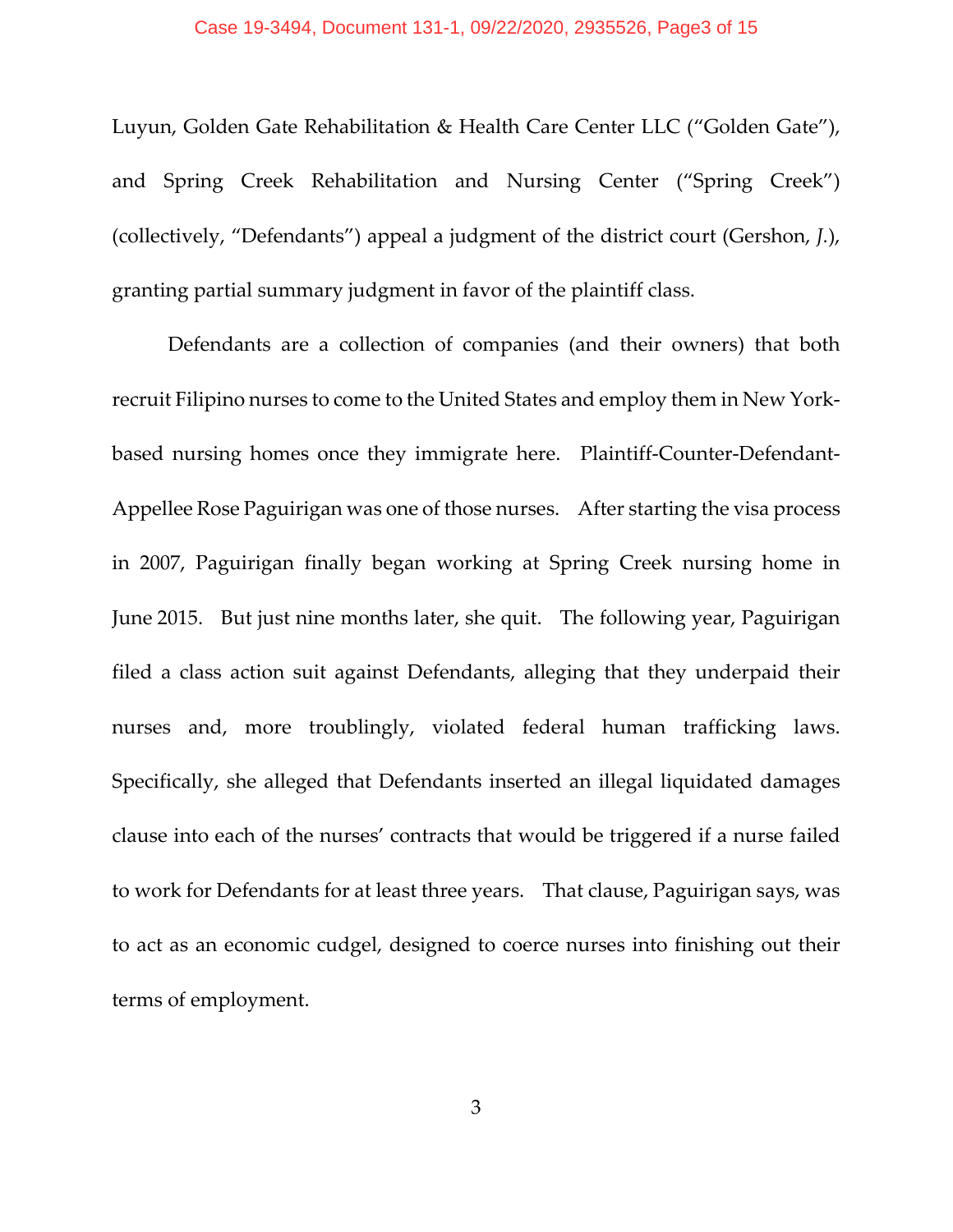In 2018, the district court certified a class of similarly situated nurses and appointed Paguirigan's counsel as class counsel. Then, one year later, the district court granted partial summary judgment in favor of that class, determining, among other things, that (i) the nurses were paid below their contractually guaranteed amount, (ii) the liquidated damages provision in the nurses' contracts was an unenforceable penalty, and (iii) the use of that liquidated damages provision violated federal anti-trafficking laws. In addition, the district court entered a declaratory judgment that the liquidated damages clause was unenforceable and an injunction preventing Defendants from enforcing or threatening to enforce the liquidated damages clause against any class member. Defendants have appealed each of those decisions. In the meantime, the parties have forged ahead in the district court on the remaining issues, chief among them damages.

We assume the parties' familiarity with the underlying facts, procedural history, and issues on appeal.

### *Appellate Jurisdiction*

It is undisputed that we have jurisdiction to review the district court's decision concerning the liquidated damages provision, since it resulted in an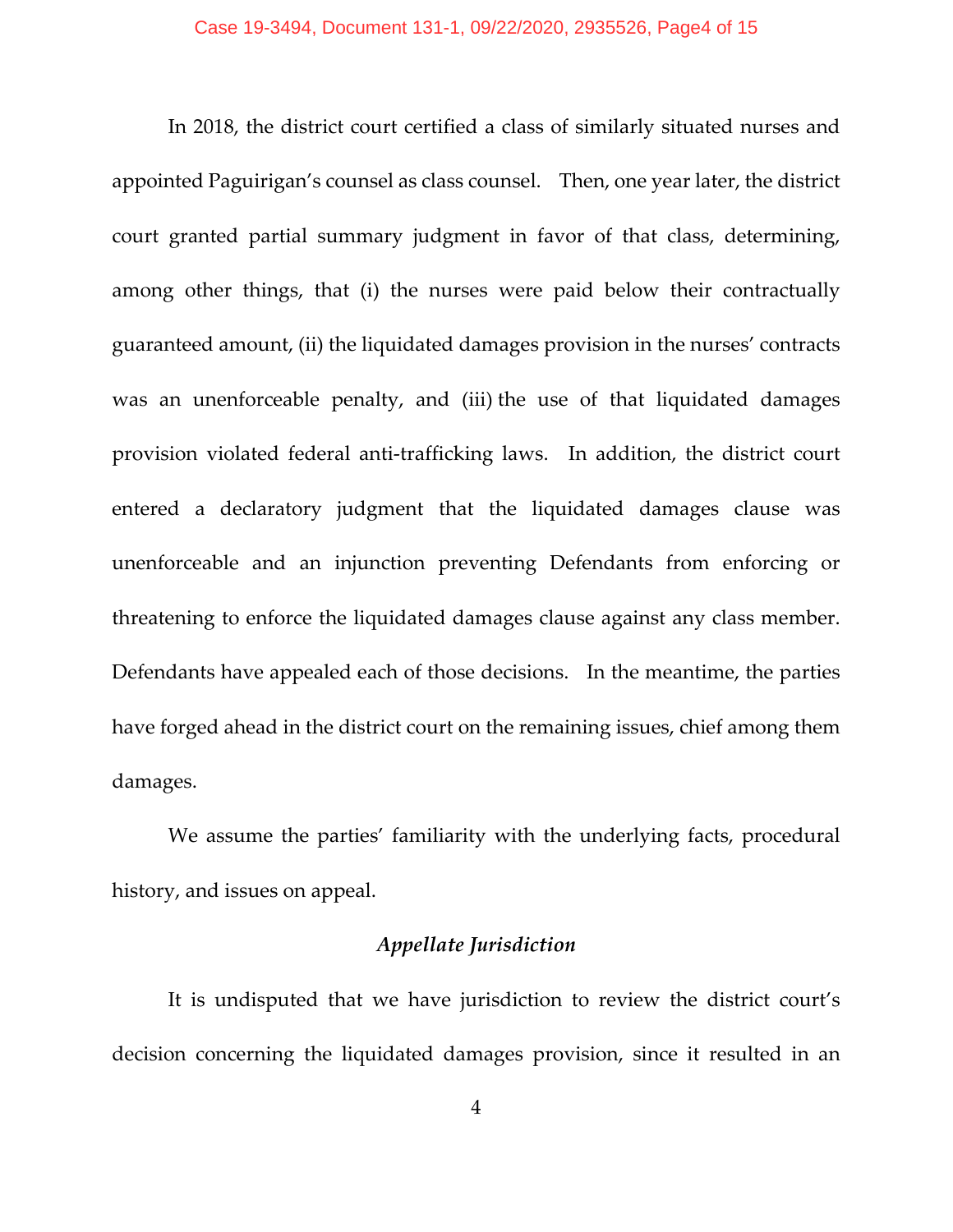injunction. *See* 28 U.S.C. § 1292(a)(1); *Panzella v. Sposato*, 863 F.3d 210, 217 (2d Cir. 2017). But what about the other issues raised by Defendants? After all, this case is before us on an interlocutory basis.

Although this Court's jurisdiction is typically limited to "final decisions" by a district court, there are some exceptions. *See Myers v. Hertz Corp.*, 624 F.3d 537, 552 (2d Cir. 2010) (quoting 28 U.S.C. § 1291). As just noted, one is for orders granting injunctive relief. 28 U.S.C. § 1292(a)(1). Another is supplied by what is known as pendent appellate jurisdiction.

Under pendent appellate jurisdiction, if a court of appeals has jurisdiction over at least one issue, it has discretion "to exercise jurisdiction over other, otherwise unappealable interlocutory decisions." *Atlantica Holdings, Inc. v. Sovereign Wealth Fund Samruk-Kazyna JSC*, 813 F.3d 98, 116–17 (2d Cir. 2016) (internal quotation marks omitted). Naturally, though, that discretion is not without its limits. Because pendent appellate jurisdiction could encourage parties "to parlay . . . [appealable] collateral orders into multi-issue interlocutory appeal tickets," *Swint v. Chambers Cnty. Comm'n*, 514 U.S. 35, 49–50 (1995), its use is reserved for "exceptional circumstances," *Myers*, 624 F.3d at 553 (internal quotation marks omitted). Such circumstances exist only when the unappealable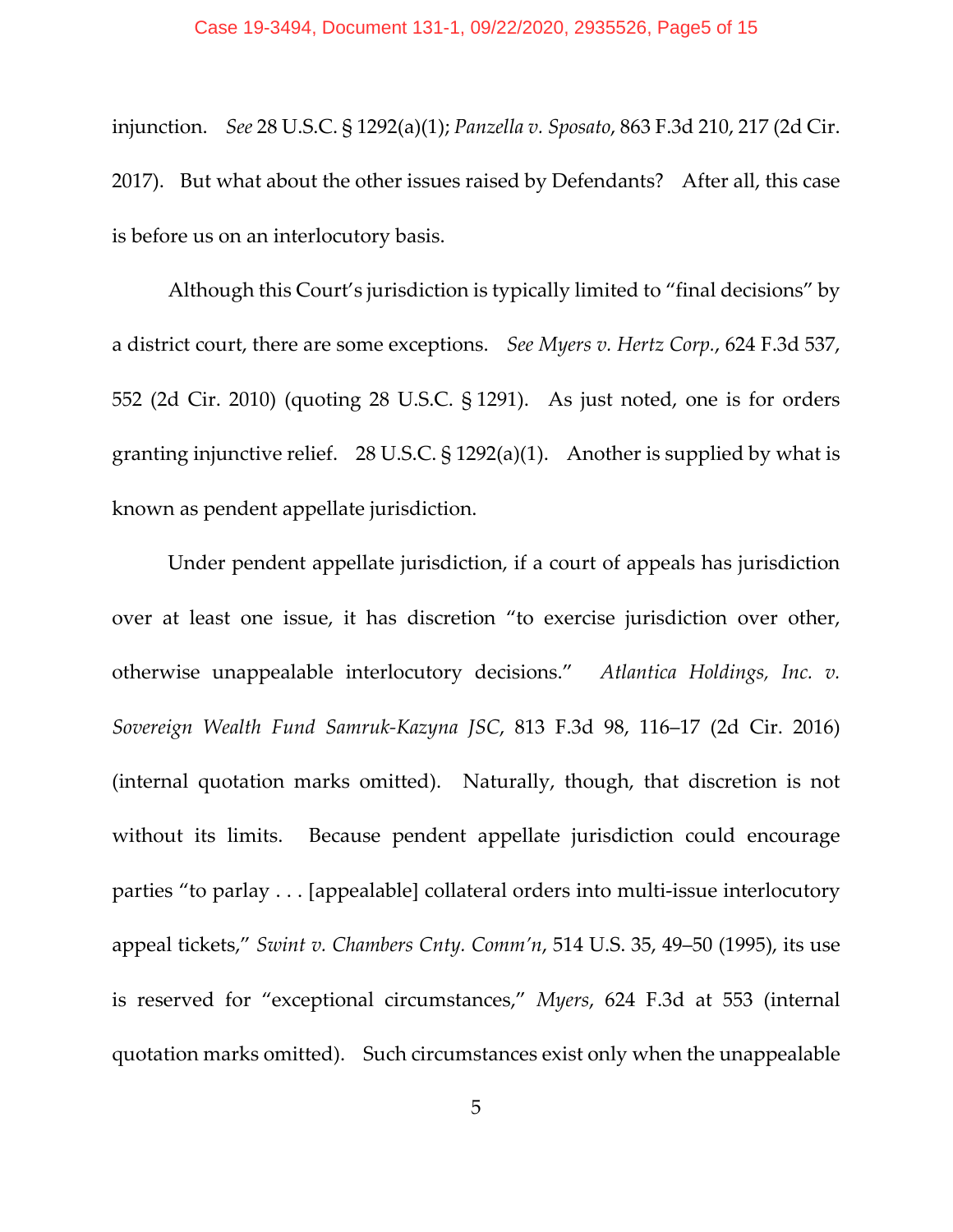#### Case 19-3494, Document 131-1, 09/22/2020, 2935526, Page6 of 15

issue is either "inextricably intertwined with" or must be decided to "ensure meaningful review of" the appealable issue. *Freeman v. Complex Computing Co.*, 119 F.3d 1044, 1049 (2d Cir. 1997) (internal quotation marks omitted); *see also Swint*, 514 U.S. at 51.

The parties do not dispute that it is proper for us to exercise pendent appellate jurisdiction over the declaratory judgment, which is clearly "inextricably intertwined" with the injunction. *See Biediger v. Quinnipiac Univ.*, 691 F.3d 85, 96 (2d Cir. 2012). But other than that lone issue, no exceptional circumstances exist here that would justify the exercise of pendent appellate jurisdiction.

To start, Paguirigan's federal trafficking claim is neither inextricably intertwined with, nor necessary to decide, the liquidated damages issue. Defendants are, of course, correct that the topics are related, since the illegality of the liquidated damages provision was the catalyst for the district court's decision that several of the Defendants had violated anti-trafficking laws. A determination that the liquidated damages provision was in fact lawful, then, would no doubt have at least some impact on the trafficking claim. But the relationship between the two issues is the inverse of what would need to exist for us to take pendent jurisdiction. Here, it is the *appealable* issue that is a prerequisite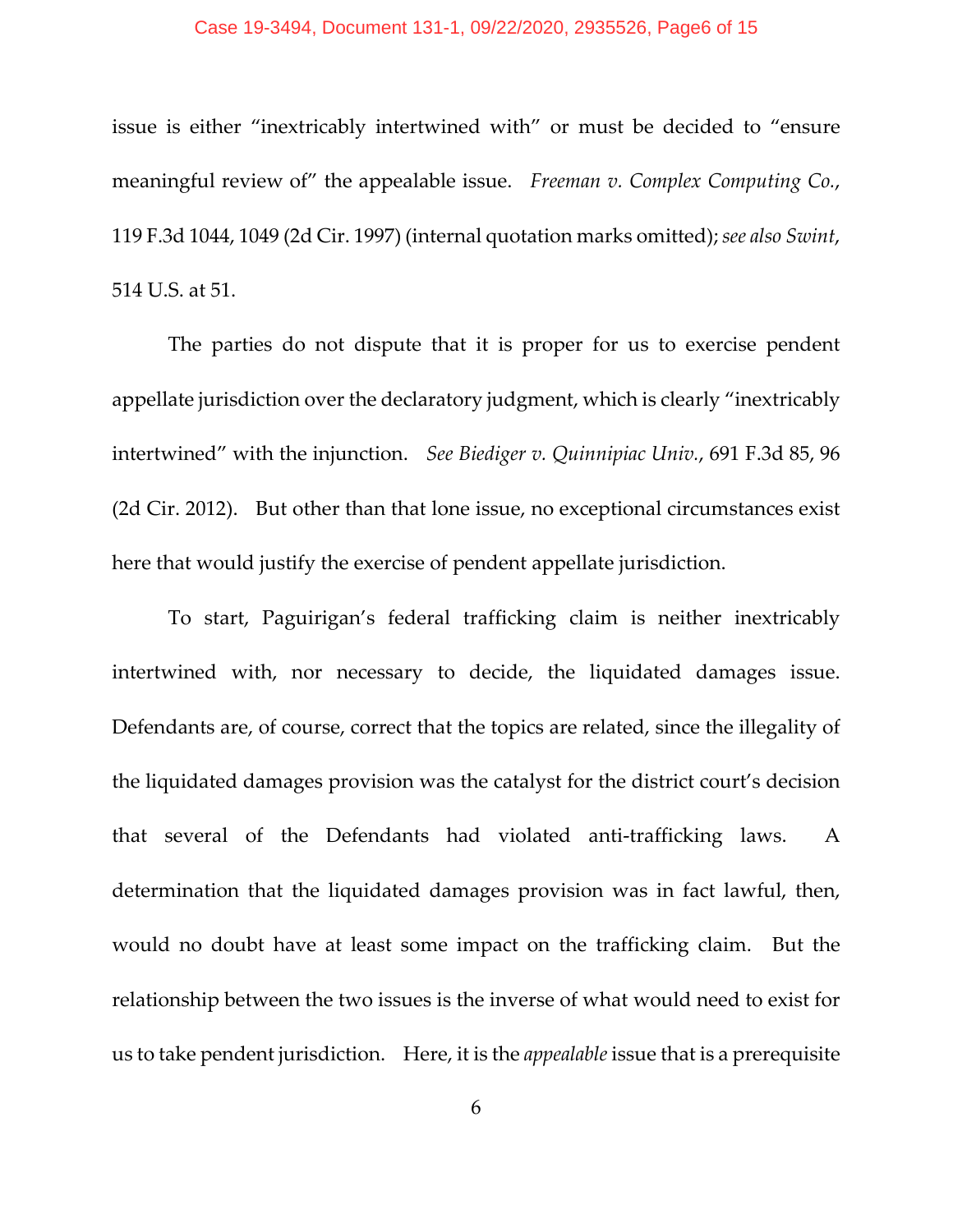#### Case 19-3494, Document 131-1, 09/22/2020, 2935526, Page7 of 15

to deciding the *unappealable* issue – pendent appellate jurisdiction is reserved for the reverse case. *See Swint*, 514 U.S. at 51. And even then, the parties each offer alternative arguments for why we should rule in their favor on the trafficking claim regardless of the outcome of the liquidated damages issue. So there is simply no sound basis for us to take pendent jurisdiction over the district court's interlocutory decision that several of the Defendants violated federal antitrafficking laws.

Compared to the human trafficking issue, the wage underpayment claim and the class certification decision present even weaker cases for pendent appellate jurisdiction. As to the former, Defendants do not argue that the liquidated damages provision is bound up with the underpayment issue; instead, they argue that the underpayment claim is related to the *trafficking* claim. Since we have already decided not to take jurisdiction over that claim, however, Defendants' attempt at jurisdictional bootstrapping fails. And as for the class certification issue, whether this case is amenable to class-wide determination has very little to do with whether the liquidated damages clause is enforceable as a matter of law.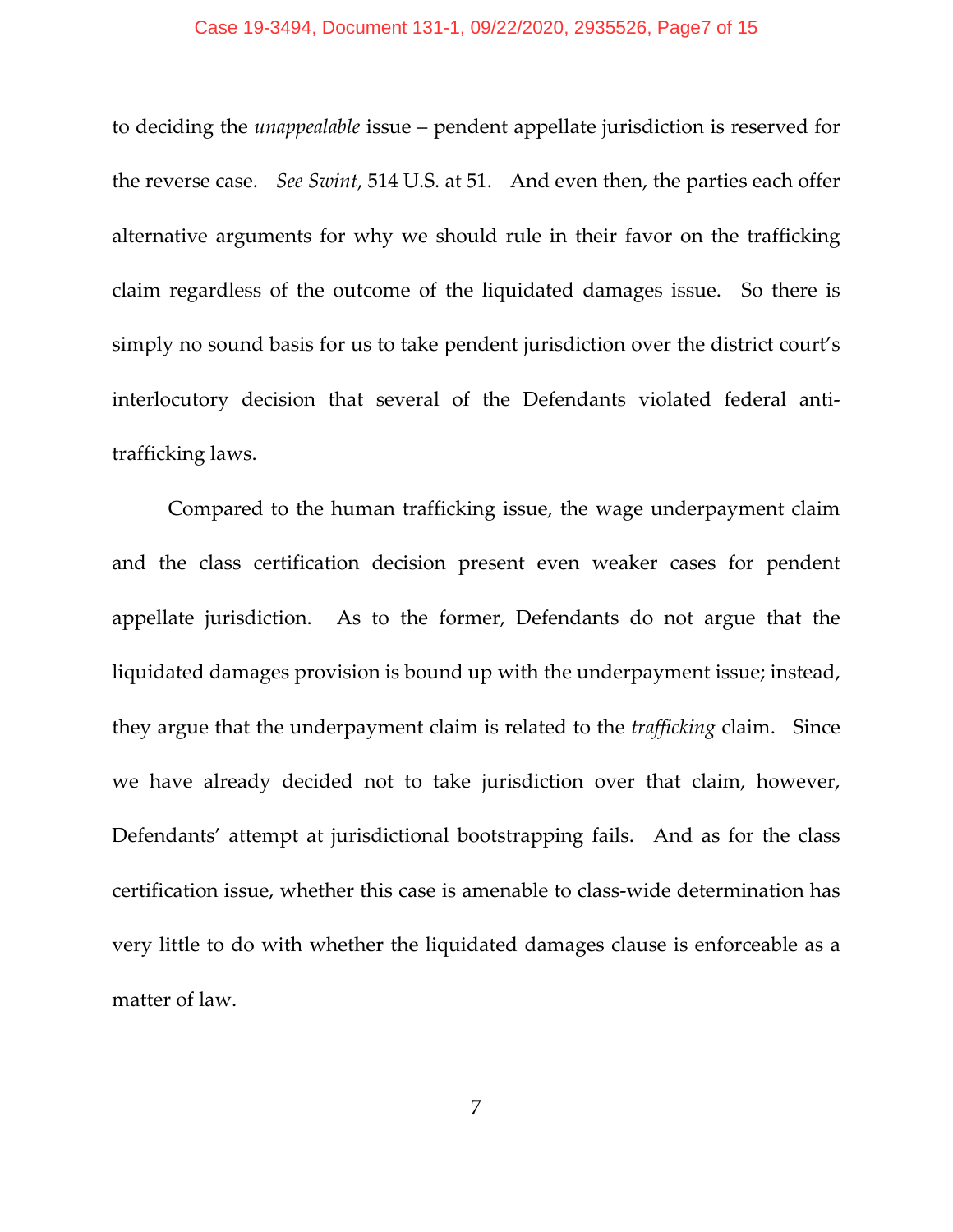Accordingly, we grant Paguirigan's motion to dismiss all issues raised on appeal other than Defendants' challenge to the district court's decisions concerning the liquidated damages provision.

### *Liquidated Damages Provision*

Whether a liquidated damages provision is enforceable "is a question of law, giving due consideration to the nature of the contract and the circumstances." *JMD Holding Corp. v. Congress Fin. Corp.*, 4 N.Y.3d 373, 379 (2005). We review such questions of law *de novo*. *See Lehman XS Tr., Series 2006-GP2 by U.S. Bank Nat'l Ass'n v. GreenPoint Mortg. Funding, Inc.*, 916 F.3d 116, 123 (2d Cir. 2019).

"[A] liquidated damages provision is an estimate, made by the parties at the time they enter into their [contract], of the extent of the injury that would be sustained as a result of [a] breach of the agreement." *Truck Rent-A-Ctr., Inc. v. Puritan Farms 2nd, Inc.*, 41 N.Y.2d 420, 424 (1977). While these provisions are sometimes enforced by courts, that is not always the case – a liquidated damages clause cannot act as a penalty. Consequently, "[a] contractual provision fixing damages in the event of breach will be sustained [only] if the amount liquidated bears a reasonable proportion to the probable loss and the amount of actual loss is incapable or difficult of precise estimation." *Id.* at 425; *see also JMD Holding*, 4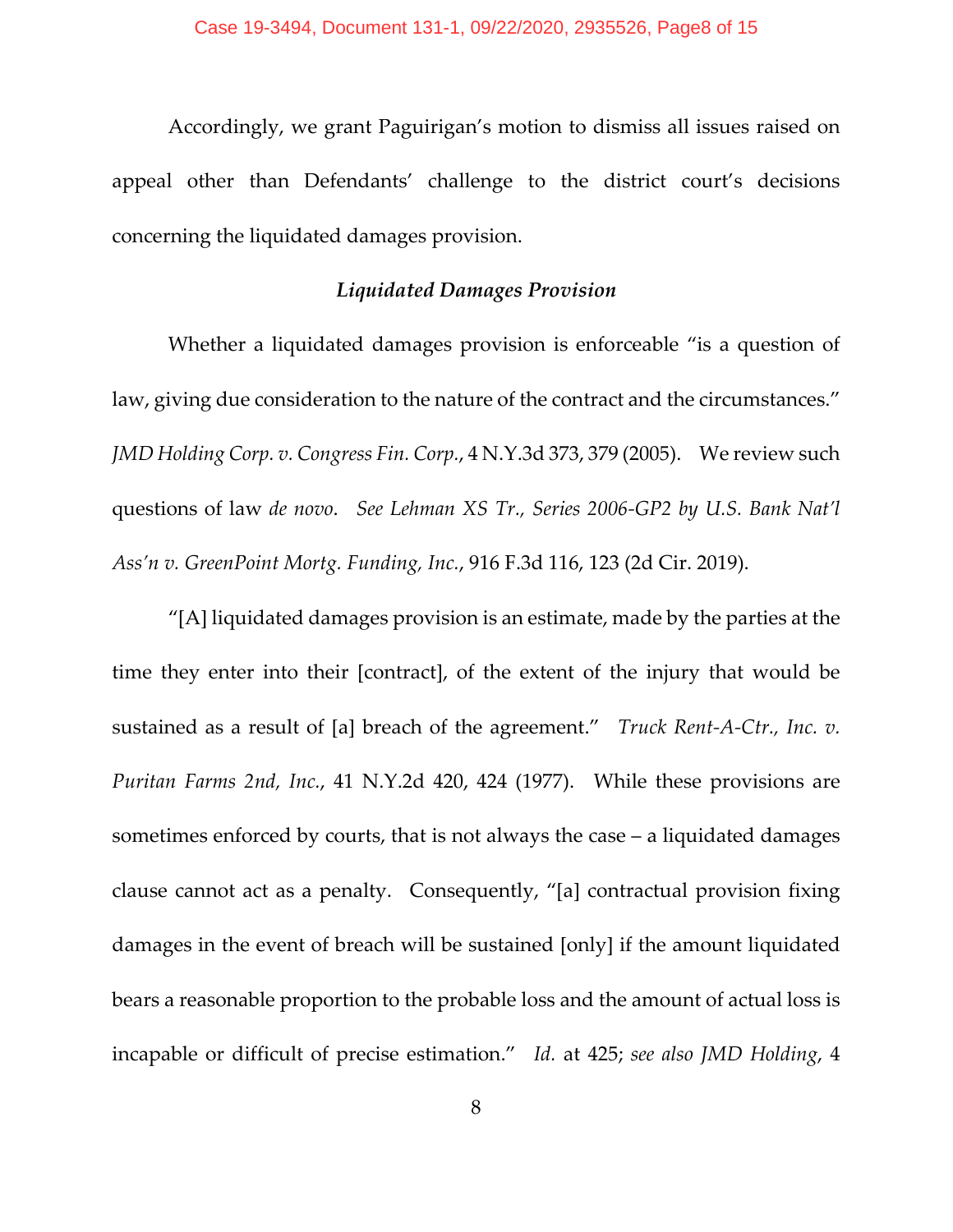N.Y.3d at 380; *U.S. Fid. & Guar. Co. v. Braspetro Oil Servs. Co.*, 369 F.3d 34, 70–71 (2d Cir. 2004). In making this assessment, courts consider the facts as they existed "at the time [the parties] enter[ed] into their agreement." *JMD Holding*, 4 N.Y.3d at 380. Moreover, it is the party seeking to invalidate the liquidated damages clause that bears the burden of demonstrating that it is unenforceable. *See 172 Van Duzer Realty Corp. v. Globe Alumni Student Assistance Ass'n, Inc.*, 24 N.Y.3d 528, 536 (2014).

Defendants argue that although a precise figure was difficult if not impossible to estimate ahead of time, the \$25,000 liquidated amount was a reasonable prediction of the damages that Golden Gate, the contractual counterparty, would suffer if Paguirigan (or any of the other nurses in the class) left her position before her three-year term was up. Defendants point to the following expenditures that would be unrecouped in the event of Paguirigan's early departure from the nursing home: (i) costs related to Paguirigan's immigration (including visa fees, travel, and legal fees); (ii) the cost of training Paguirigan; (iii) the cost of housing her when she first arrived in the country; (iv) the costs spent recruiting her; and (v) the cost of replacing her with another nurse should she leave unexpectedly. Upon inspection, however, each of those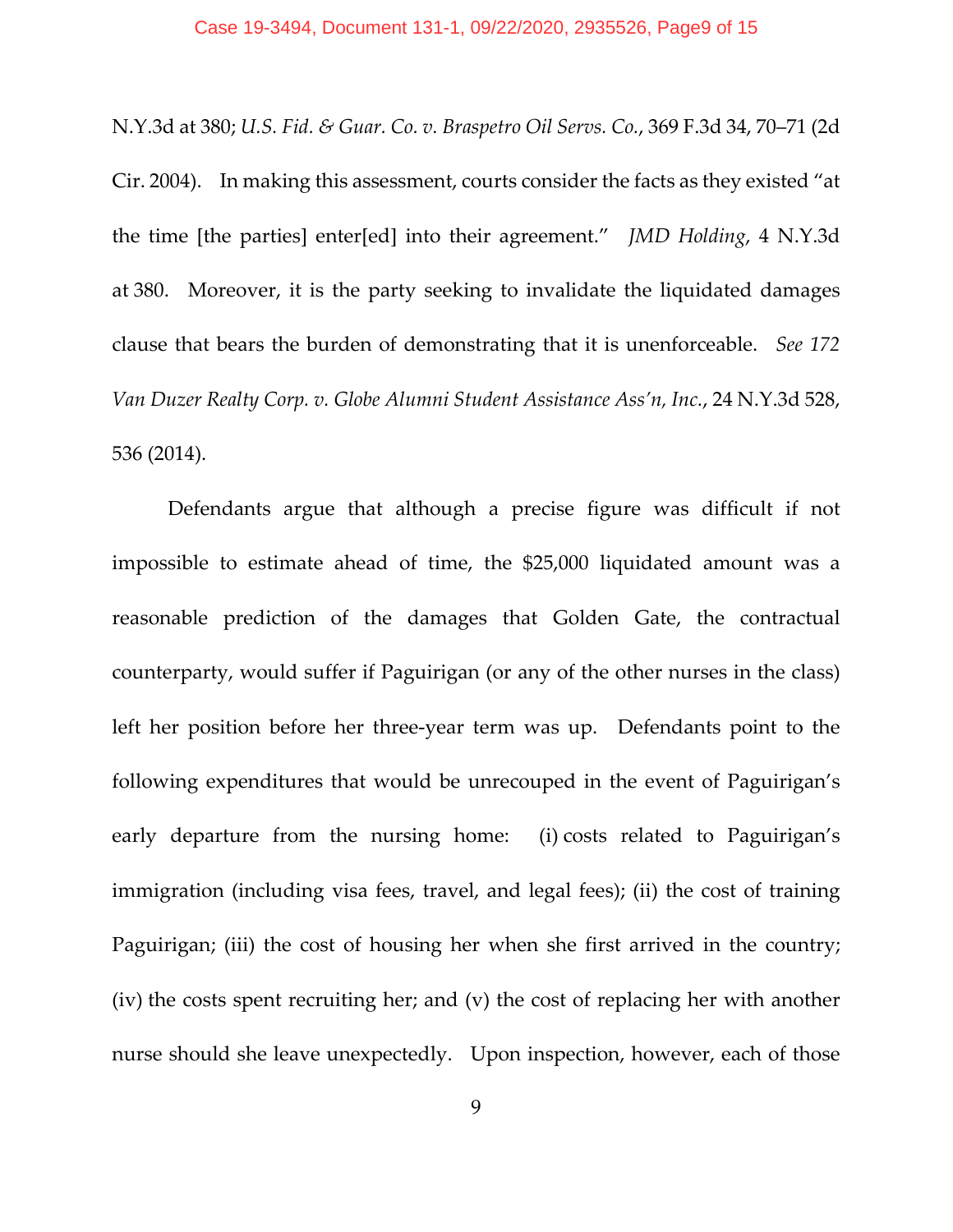costs either was capable of precise estimation at the time the contract was executed or is (for one reason or another) beyond the scope of the parties' liquidated damages clause.[1](#page-9-0)

First, the immigration costs incurred by Defendants were ascertainable, and in fact were already calculated, at the time of contracting. On the very day that the parties executed the contract, Golden Gate required Paguirigan to sign an

<span id="page-9-0"></span><sup>&</sup>lt;sup>1</sup> Some New York courts have indicated that a liquidated damages provision should not be enforced if the amount of actual losses is capable of "precise[]" determination *at trial*. *Evangelista v. Ward*, 764 N.Y.S.2d 705, 706 (2d Dep't 2003) (internal quotation marks omitted); *see also Irving Tire Co. v. Stage II Apparel Corp.*, 646 N.Y.S.2d 528, 530 (2d Dep't 1996) (holding that "when the damages flowing from a breach of a contract are easily ascertainable . . . the stipulated sum will be treated as a penalty" (internal quotation marks omitted); *LG Cap. Fund. LLC v. CardioGenics Holdings, Inc.*, No. 16-cv-1215 (AMD) (SJB), 2018 WL 1521861, at \*8 (E.D.N.Y. Feb. 20, 2018) (distinguishing between the ability to predict the precise "quantum" of damages and the "measure of actual damages" (emphasis omitted)), *adopted by* 2018 WL 2057141 (E.D.N.Y. Mar. 8, 2018), *aff'd in part and vacated in part on other grounds*, 787 F. App'x 2 (2d Cir. 2019). And indeed, that would seem to track the traditional role played by liquidated damages clauses. *See* 11 CORBIN ON CONTRACTS § 58.7 (2020) (noting that "a liquidated damages clause is . . . most likely to be upheld in cases where actual damages are most difficult to prove"). But that approach is somewhat difficult to square with the holding of the New York Court of Appeals in *JMD* that the appropriate assessment is whether damages "were readily ascertainable at the time [the parties] entered into their . . . agreement." 4 N.Y.3d at 380; *see also Leasing Serv. Corp. v. Justice*, 673 F.2d 70, 74 (2d Cir. 1982) (upholding a liquidated damages provision because "[t]he value of the lessor's interest in the equipment at the termination of the lease would depend upon the physical condition of the equipment and the market conditions at that time," which "value is incapable of precise estimation and may in fact fluctuate radically over time" (internal citation omitted)); *Wenger Const. Co. v. City of Long Beach*, 59 N.Y.S.3d 404, 407 (2d Dep't 2017) (noting that a valid liquidated damages provision controls in the event of a breach even if actual damages are determinable and are greater than the liquidated sum). Fortunately, we need not wade into this dispute, since it is clear that the parties' liquidated damages clause is an unenforceable penalty even setting aside the fact that damages would be easily identifiable at trial.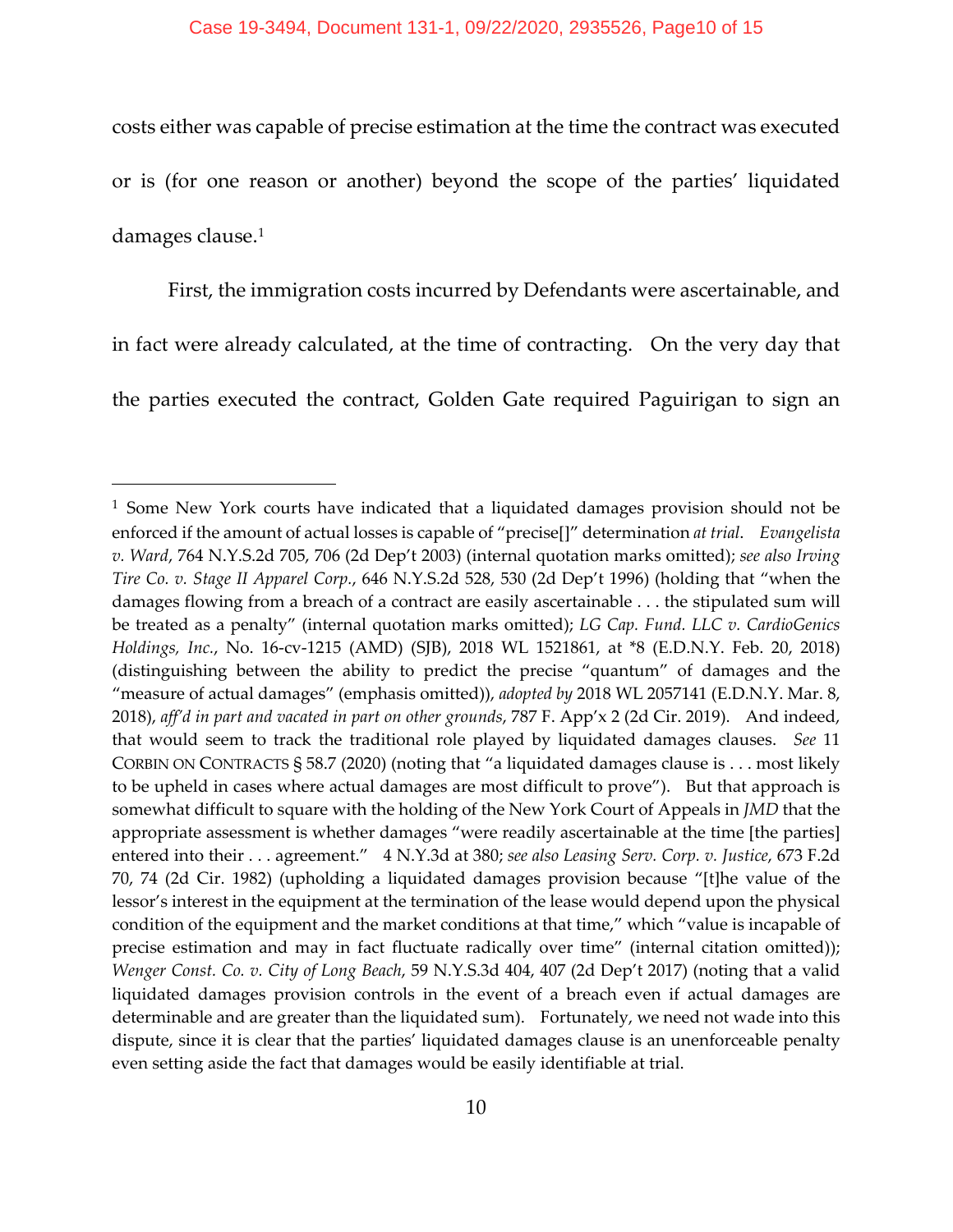acknowledgement that \$3,685.50 in immigration-related costs were incurred on her behalf, consisting of attorney's fees, filing fees, visa fees, screening fees, airfare, and other miscellaneous expenses. Since the parties themselves put a specific dollar figure on those costs, it is beyond question that they were identifiable at the time the contract was executed.

Second, while Defendants say that the cost of training Paguirigan was not knowable ahead of time, the parties' contract again says otherwise. Section IV(2) of the agreement states that Paguirigan would be compensated at \$12 per hour for the time she spent training – well below her normal hourly rate (which, though a topic of dispute in this litigation, was at least \$29 per hour). If training costs were not possible to accurately predict, how were the parties able to arrive at this reduced hourly rate? Surely, Golden Gate determined the appropriate reduction in Paguirigan's pay by calculating how much her training would cost. And having recruited Filipino nurses for years, it would be surprising if Golden Gate did *not* know ahead of time what its training expenses would be.

Third, Paguirigan was guaranteed rent-free housing for the first two months after her arrival. As with the training costs, it is difficult to imagine that those costs were not easily identifiable in advance. With its years of experience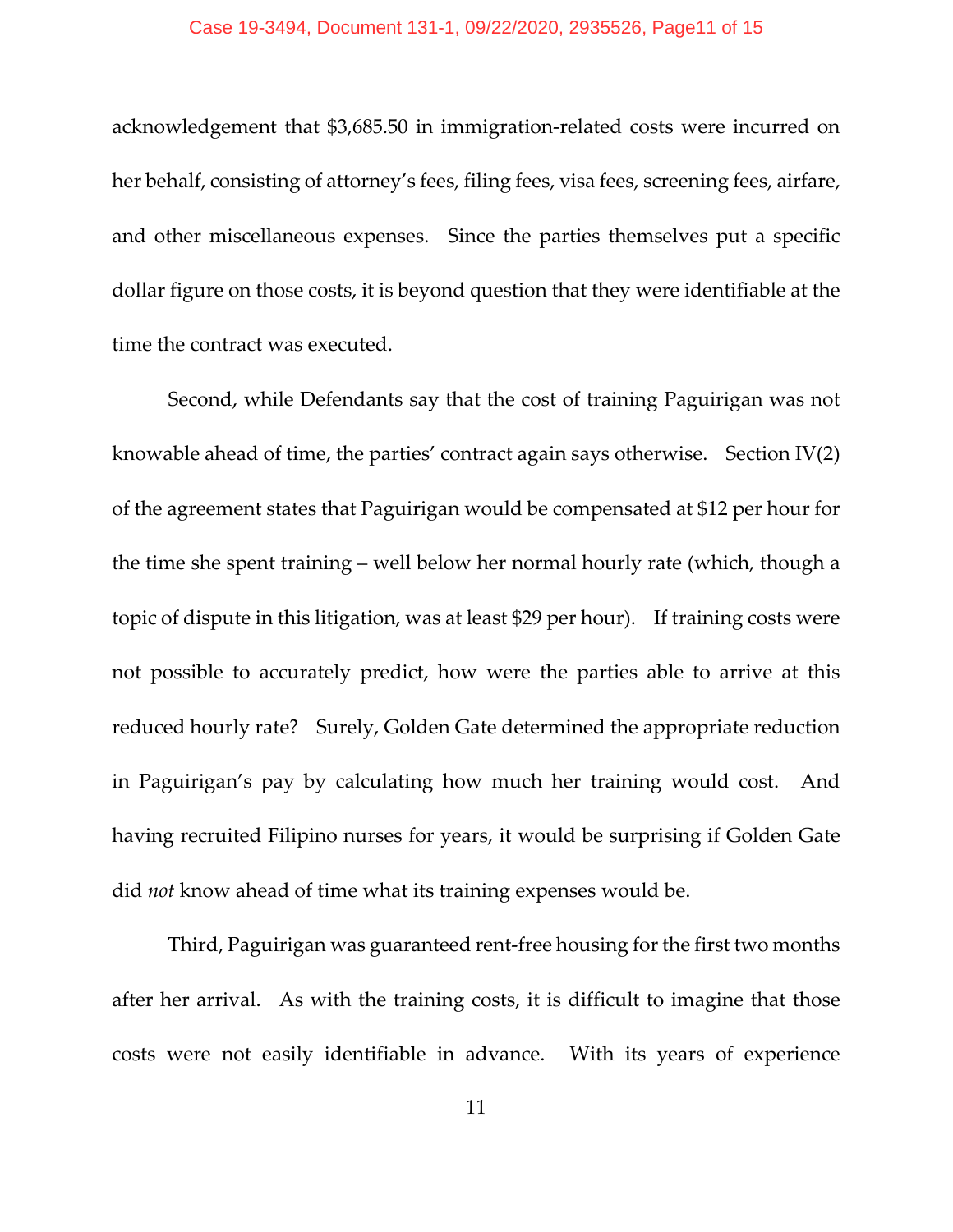#### Case 19-3494, Document 131-1, 09/22/2020, 2935526, Page12 of 15

bringing Filipino nurses into the country, and given the ease of canvasing rental listings, Golden Gate could have estimated the cost of housing Paguirigan for two months with a fair degree of accuracy. In fact, Defendants executed a lease on an apartment for Paguirigan only weeks after she signed her employment contract. While Golden Gate did not have that lease in hand when the parties agreed to the liquidated damages provision, the proximity between the execution of the employment contract and the lease strongly suggests that this cost was capable of precise estimation.

But even if that were not the case, these housing costs would still not be grounds for declaring the liquidated damages provision enforceable. The potential cost of housing Paguirigan for those two months was unlikely to ever be close to \$25,000. So unless there were tens of thousands of dollars in other damages that also required a liquidated damages provision (and the record before us reflects that there were not), then the provision would still be unenforceable as grossly disproportionate to possible losses. *See U.S. Fid. & Guar.*, 369 F.3d at 70– 71.

Fourth, Defendants argue that the liquidated damages provision was necessary to cover the cost of recruiting Paguirigan, which included things like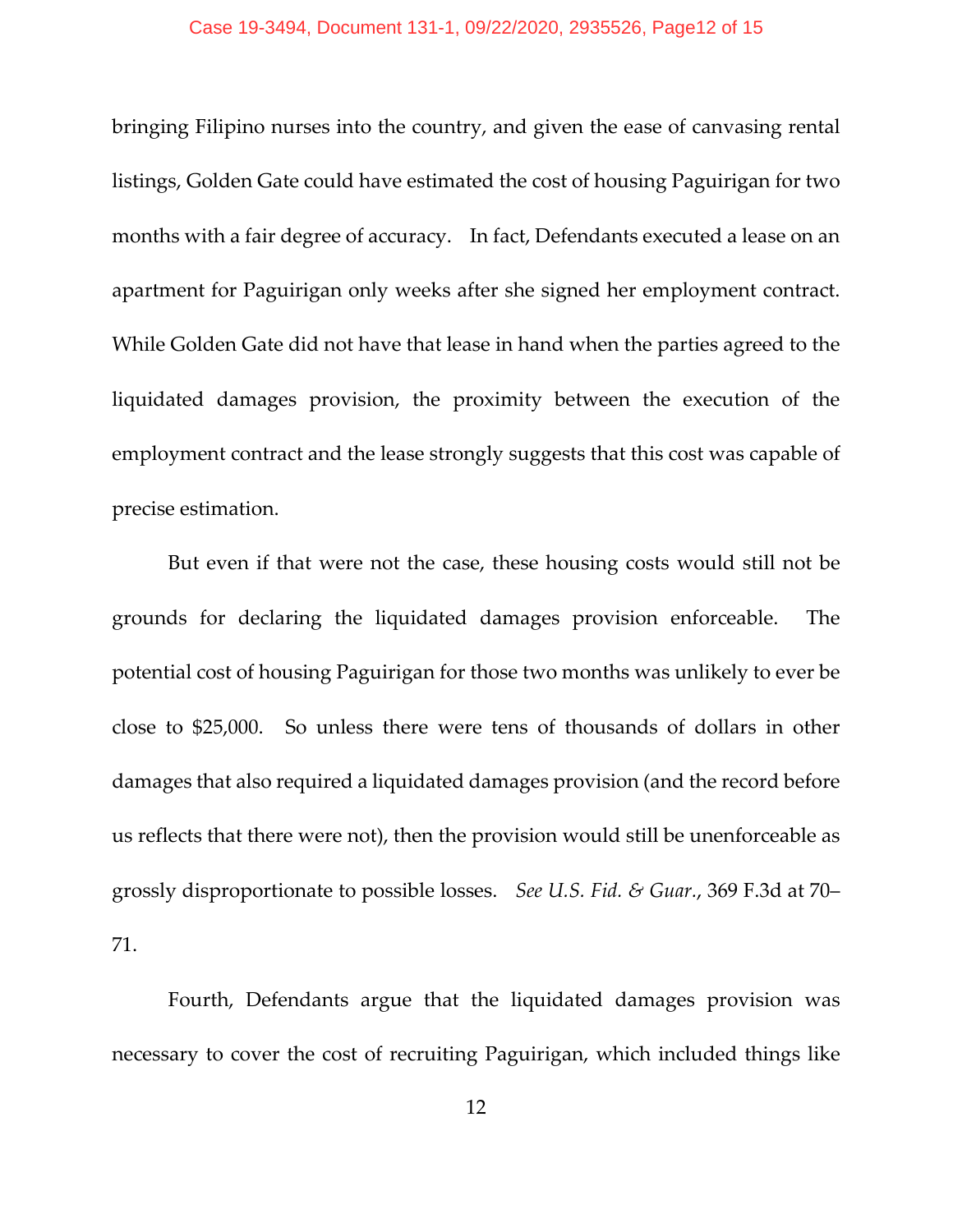#### Case 19-3494, Document 131-1, 09/22/2020, 2935526, Page13 of 15

office overhead. But by their very nature, these costs had already been incurred by the time the parties signed the contract – after all, Defendants no longer had to expend funds recruiting Paguirigan once she had signed on the dotted line. As a result, it would be eminently reasonable to expect that Golden Gate could have reviewed its expenses (averaging them to provide a per-nurse cost if necessary) so as to arrive at a figure for the cost they incurred to recruit Paguirigan.

More troubling still is the fact that Golden Gate, the contractual counterparty to Paguirigan, never actually incurred any recruitment costs for Paguirigan, nor was it obligated to reimburse other entities for such costs. And under New York law, a liquidated damages provision must predict potential damages that could be borne by the contracting party, not other related parties. *See id.* at 73 & n.31; *see also Rubin v. Napoli Bern Ripka Shkolnik, LLP*, 118 N.Y.S.3d 4, 7 (1st Dep't 2020). Defendants' response – that Prompt Nursing did incur such costs and was assigned the contract by Golden Gate – does little to advance the ball, since Prompt Nursing could only be assigned rights that Golden Gate itself possessed under the contract. *Cf. Gramatan Home Invs. Corp. v. Lopez*, 46 N.Y.2d 481, 487 (1979).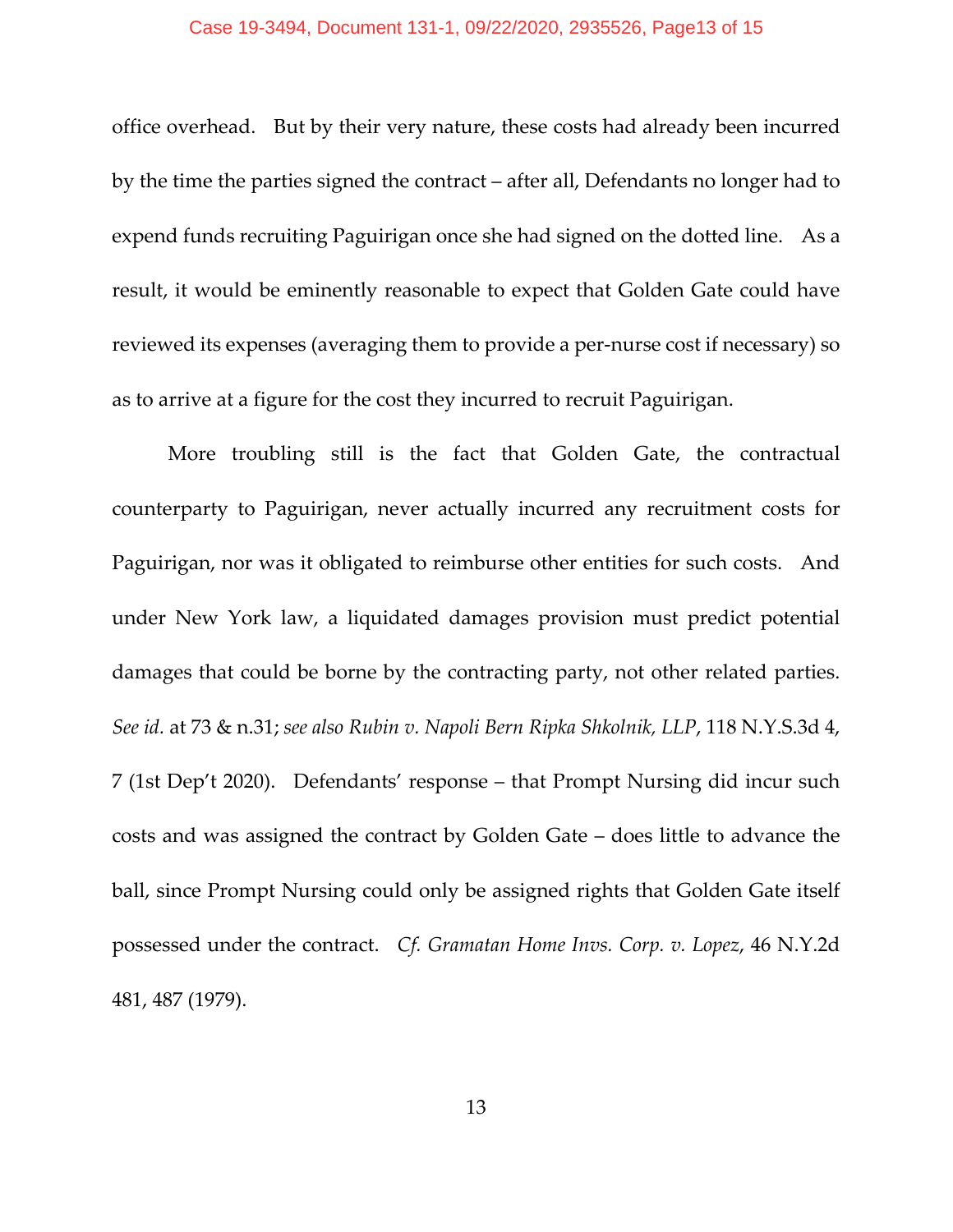Finally, Defendants argue that the liquidated damages amount was reasonable in light of the high cost of replacing nurses should they leave their position early. According to Defendants, regulations require that there always be a certain ratio of nurses to patients, so a sudden departure can result in significant expenses. While that may well be true, Defendants' assertion that those costs fall within the scope of the parties' liquidated damages provision is again contradicted by the plain language of the contract.

The agreement lists numerous costs that are encompassed in the liquidated damages amount, none of which is the cost to hire a replacement nurse:

> [T]he Employer and/or its designee/assignee has or will incur substantial expenses and has or will expend enormous resources and time in [i] recruiting the Employee for employment as contemplated herein, [ii] sponsoring the Employee for an Immigrant Visa, [iii] training the Employee in practice and procedures, and [iv] orienting the Employee to living in the New York area.

J. App'x at 1524. And Defendants' assertion that this list was not meant to limit the universe of covered costs is unavailing. The contract does not suggest that this is a non-exhaustive list. It does not, for instance, use the phrase "including" or "for example" before reciting these costs. So, because the plain text of the